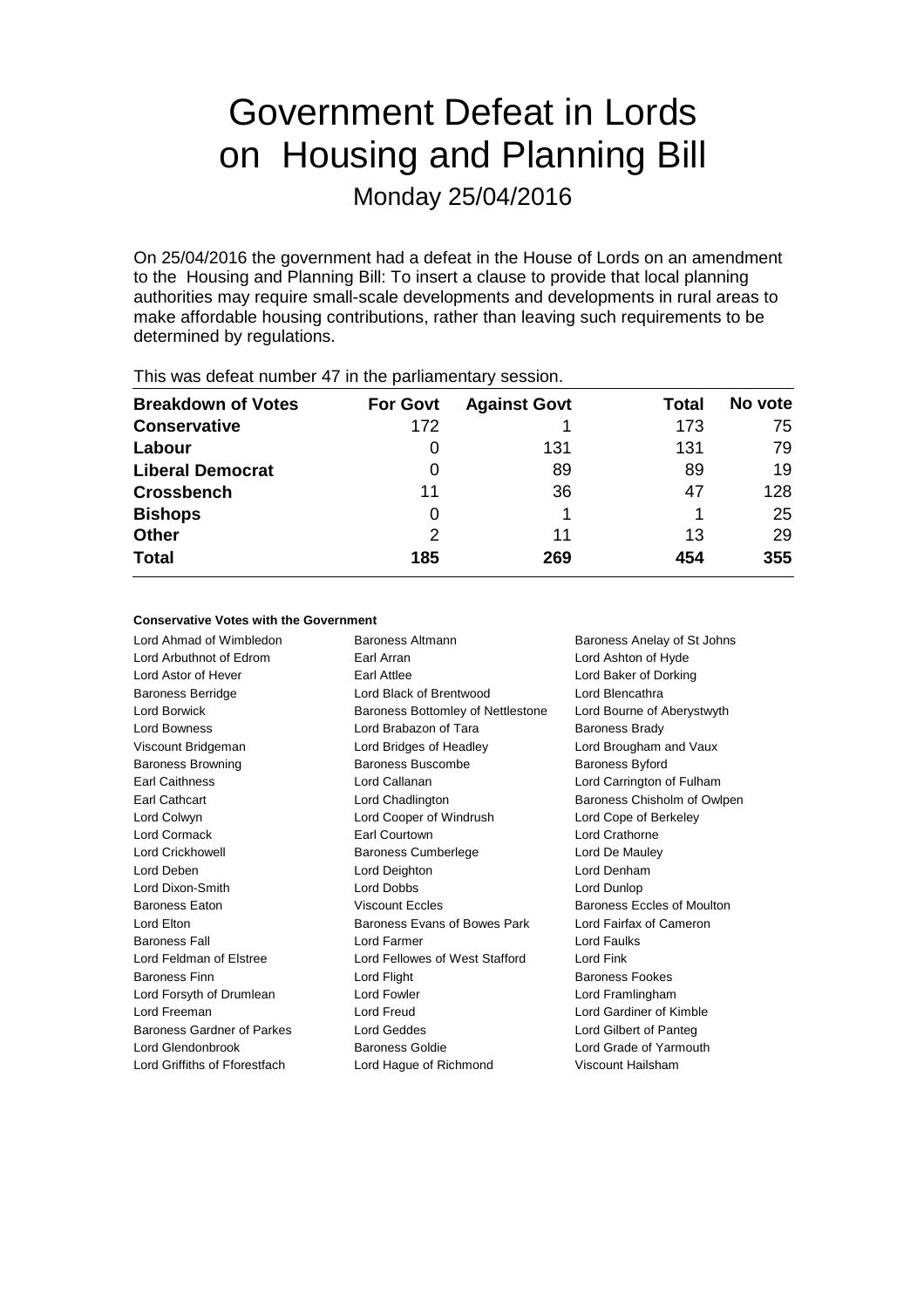Lord Hamilton of Epsom Lord Harris of Peckham Lord Hayward Baroness Helic Lord Higgins Lord Higgins Lord Hodgson of Astley Abbotts<br>
Baroness Hodgson of Abinger Baroness Hooper Lord Howell of Guildford Baroness Hodgson of Abinger Baroness Hooper Lord Howell of Guildford Lord Hunt of Wirral Lord Inglewood Lord James of Blackheath Baroness Jenkin of Kennington Lord Jopling Corporation Lord Keen of Elie Lord King of Bridgwater Lord Kirkham Lord Lang of Monkton Lord Lansley Lord Lawson of Blaby Lord Leigh of Hurley Lord Lexden **Earl Lindsay** Early Lord Lingfield Earl Liverpool Marquess of Lothian Lord Lucas Lord Lupton Lord Lyell Lord MacGregor of Pulham Market Lord Marland Lord Marlesford Lord McColl of Dulwich Baroness McIntosh of Pickering Baroness Mobarik Baroness Morris of Bolton Lord Moynihan Lord Naseby Baroness Neville-Jones Baroness Neville-Rolfe Baroness Newlove Baroness Noakes Lord Northbrook **Lord O'Shaughnessy** Baroness O'Cathain Baroness Oppenheim-Barnes Lord Patten of Barnes Lord Patten Baroness Perry of Southwark Baroness Pidding Lord Popat Lord Porter of Spalding Lord Price Lord Prior of Brampton Baroness Rawlings **Baroness Redfern Baroness Redfern Lord Ribeiro** Viscount Ridley **Community** Lord Risby **Baroness Rock** Lord Sassoon **Baroness Scott of Bybrook** Baroness Seccombe Earl Selborne Lord Selkirk of Douglas Lord Selsdon Baroness Shackleton of Belgravia Lord Sheikh Lord Sherbourne of Didsbury Lord Shinkwin Earl Shrewsbury Lord Skelmersdale Lord Smith of Hindhead Baroness Stedman-Scott Lord Sterling of Plaistow Baroness Stowell of Beeston Lord Strathclyde **Baroness Stroud** Baroness Stroud Lord Suri Lord Tanlaw Lord Taylor of Holbeach Lord Tebbit Lord Trefgarne Viscount Trenchard Lord Trimble Lord True Lord Tugendhat Viscount Ullswater Baroness Verma Lord Wakeham Lord Wasserman Lord Wei Baroness Wheatcroft Baroness Wilcox **Lord Willetts** Lord Willetts **Lord Young of Cookham** Viscount Younger of Leckie

**Conservative Votes against the Government** Duke of Wellington

#### **Labour Votes with the Government**

# **Labour Votes against the Government**

Lord Bassam of Brighton Lord Beecham Lord Berkeley Baroness Blackstone Baroness Blood Lord Boateng Lord Bradley **Lord Bragg Lord Bragg Lord Brookman** Lord Campbell-Savours Lord Carter of Coles Lord Cashman Viscount Chandos Lord Christopher Lord Clark of Windermere Lord Clarke of Hampstead Lord Collins of Highbury Baroness Corston Baroness Crawley **Lord Cunningham of Felling** Lord Davies of Stamford Lord Davies of Oldham Baroness Dean of Thornton-le-Fylde Lord Desai Baroness Donaghy Baroness Drake Lord Dubs Lord Elder **Baroness Farrington of Ribbleton** Lord Faulkner of Worcester Lord Foster of Bishop Auckland Baroness Gale and Baroness Cale Lord Giddens Lord Glasman Baroness Golding Lord Goldsmith Lord Gordon of Strathblane **Baroness Gould of Potternewton** Lord Griffiths of Burry Port Lord Grocott Viscount Hanworth Lord Harris of Haringey Lord Harrison Lord Hart of Chilton Lord Haskel Lord Haworth **Baroness Hayter of Kentish Town** Baroness Healy of Primrose Hill

Baroness Armstrong of Hill Top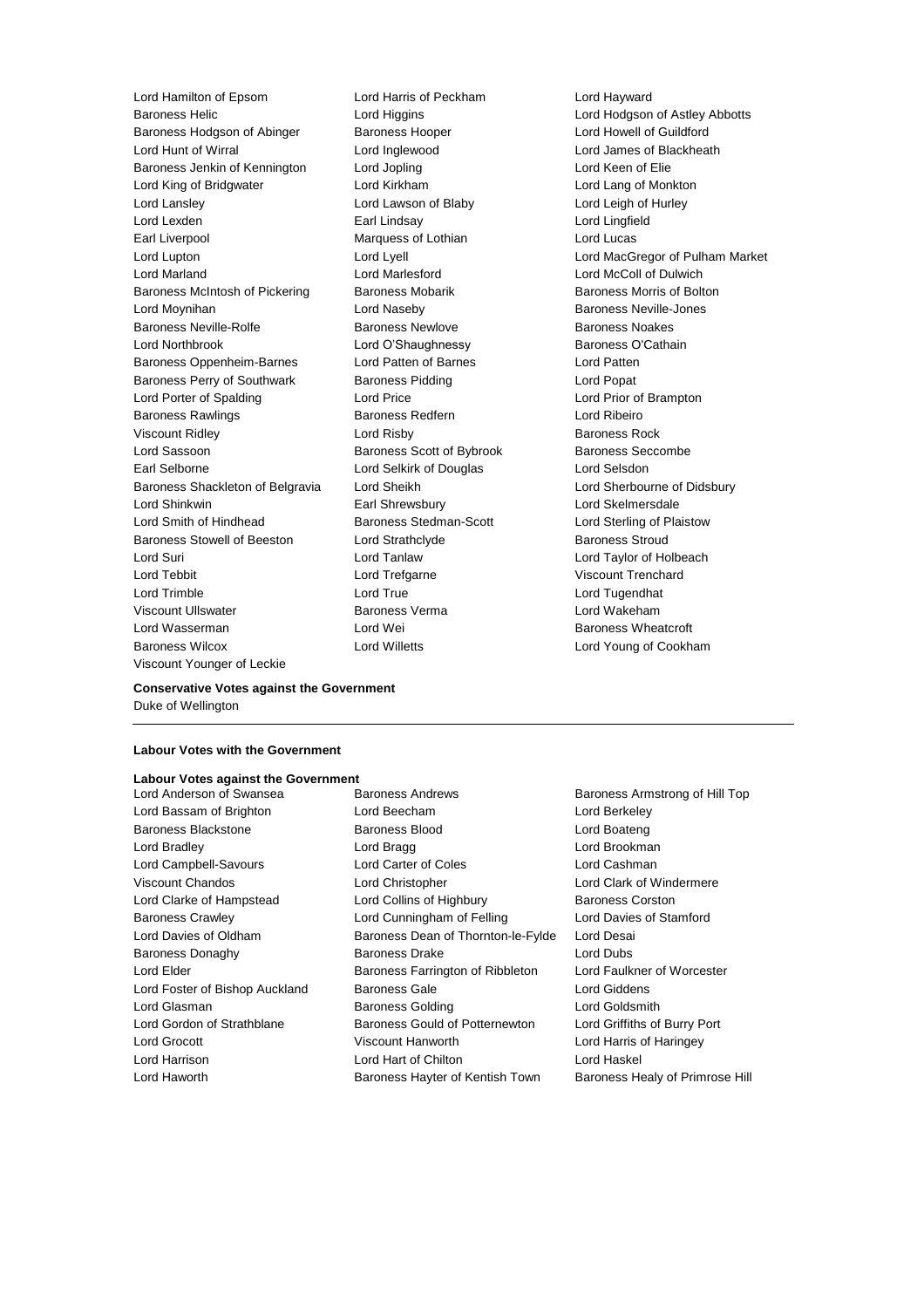Baroness Henig Baroness Hollis of Heigham Lord Howarth of Newport Baroness Howells of St Davids Lord Hoyle Lord Hughes of Woodside Lord Hunt of Kings Heath Lord Hunt of Chesterton Lord Irvine of Lairg Baroness Jones of Whitchurch Lord Jones Lord Jordan Lord Judd **Lord Kennedy of Southwark** Baroness Kennedy of Cradley Baroness Kennedy of The Shaws Baroness King of Bow Baroness Kinnock of Holyhead Lord Kirkhill Lord Knight of Weymouth Lord Layard Lord Lea of Crondall Baroness Liddell of Coatdyke Lord Liddle Lord Lipsey Baroness Lister of Burtersett Lord Livermore Lord MacKenzie of Culkein **Lord Maxton** Lord Maxton **Baroness McDonagh** Lord McFall of Alcluith Baroness McIntosh of Hudnall Lord Mitchell Lord Monks Lord Moonie Lord Morris of Handsworth Lord Morris of Aberavon Baroness Morris of Yardley Lord Murphy of Torfaen Baroness Nye Lord O'Neill of Clackmannan Lord Pendry Lord Ponsonby of Shulbrede Baroness Prosser Baroness Quin Baroness Ramsay of Cartvale Cord Rea Baroness Rebuck Lord Reid of Cardowan Lord Richard Lord Rosser Lord Rowlands **Baroness Royall of Blaisdon** Lord Sawyer Baroness Sherlock Viscount Simon Baroness Smith of Gilmorehill Baroness Smith of Basildon Lord Snape Lord Soley Lord Stevenson of Balmacara Lord Stone of Blackheath Baroness Symons of Vernham Dean Lord Taylor of Blackburn **Lord Temple-Morris** Baroness Thornton Lord Tomlinson Lord Touhig Lord Tunnicliffe Baroness Wall of New Barnet Baroness Warwick of Undercliffe Lord Watson of Invergowrie Lord Watts **Lord West of Spithead** Baroness Wheeler Baroness Whitaker Lord Whitty Lord Williams of Elvel Lord Woolmer of Leeds **Lord Young of Norwood Green** 

#### **Liberal Democrat Votes with the Government**

#### **Liberal Democrat Votes against the Government**

Lord Addington **Lord Allan of Hallam** Baroness Bakewell of Hardington Baroness Barker **Communist Construction Construction** Lord Beith **Baroness Benjamin** Baroness Bonham-Carter of Yarnbury Baroness Bowles of Berkhamsted Lord Bradshaw Baroness Brinton **Baroness Brinton** Lord Bruce of Bennachie Baroness Burt of Solihull Lord Campbell of Pittenweem Lord Clement-Jones Lord Cotter Lord Dholakia **Baroness Doocey** Baroness Falkner of Margravine Lord Fearn Baroness Featherstone Lord Foster of Bath Lord Fox Baroness Garden of Frognal Lord German Earl Glasgow **Lord Goddard of Stockport** Baroness Grender Baroness Hamwee **Baroness Harris of Richmond** Baroness Humphreys Lord Hussain Baroness Hussein-Ece Baroness Janke Baroness Jolly Lord Jones of Cheltenham Lord Kirkwood of Kirkhope Baroness Kramer Lord Lee of Trafford Lord Lester of Herne Hill Lord Loomba **Baroness Ludford Baroness Ludford Lord Maclennan of Rogart** Baroness Maddock Baroness Manzoor Lord Marks of Henley-on-Thames Lord McNally Baroness Miller of Chilthorne Domer Lord Newby Baroness Northover Lord Oates Lord Paddick Lord Palmer of Childs Hill Baroness Parminter Lord Purvis of Tweed Baroness Randerson Lord Razzall Lord Redesdale Lord Rennard Lord Roberts of Llandudno Lord Rodgers of Quarry Bank Baroness Scott of Needham Market Lord Scriven Lord Sharkey Lord Sharkey Baroness Sharp of Guildford Baroness Sheehan Baroness Sheehan Lord Shipley Lord Shutt of Greetland Lord Smith of Clifton Baroness Smith of Newnham Lord Steel of Aikwood Lord Stephen Lord Stoneham of Droxford

**Mandeville**